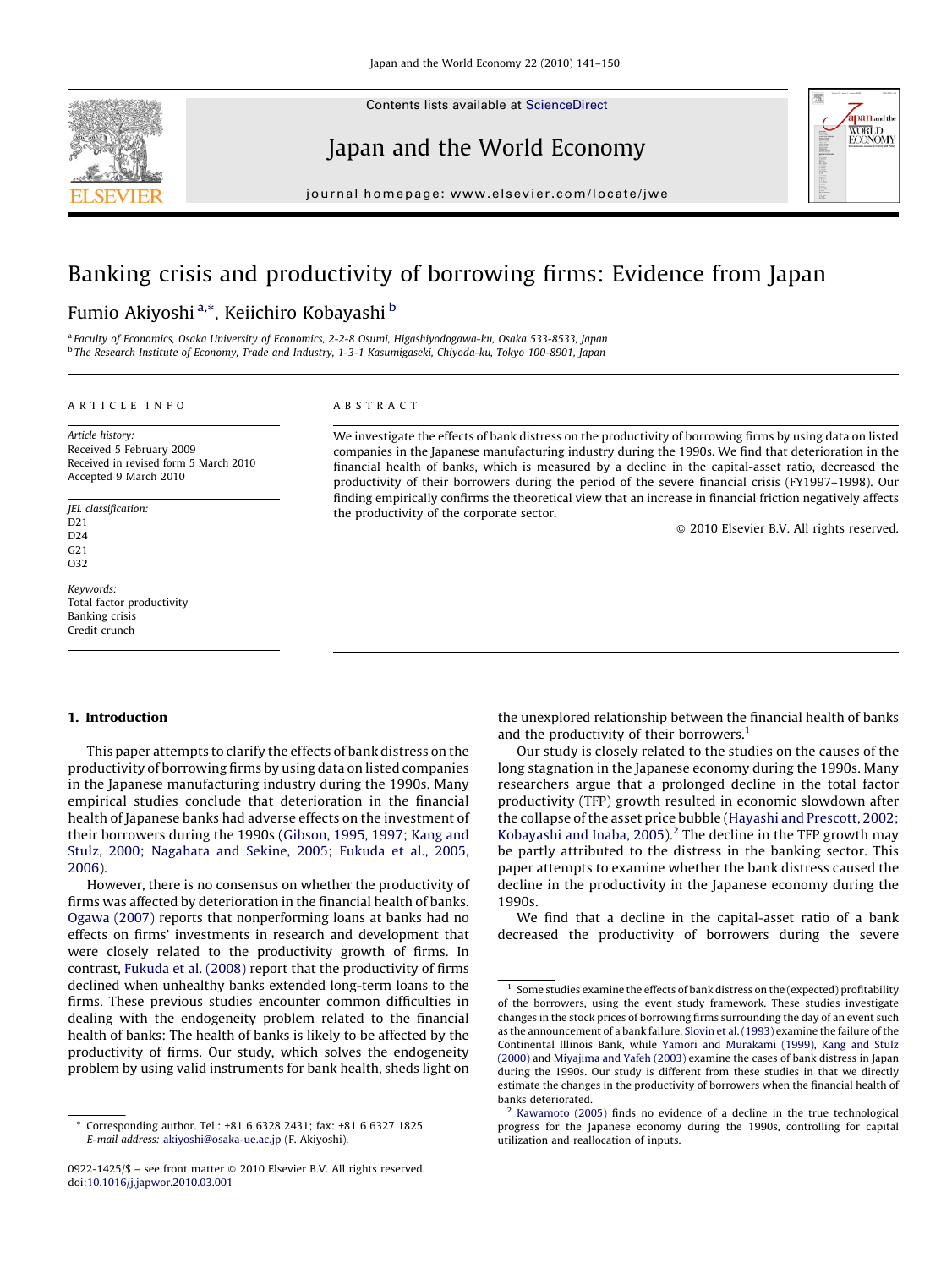financial crisis (FY1997–1998). Many researchers point out that a credit crunch occurred during this period [\(Woo, 2003; Watanabe,](#page--1-0) [2007\)](#page--1-0). Our finding suggests that a banking crisis had adverse effects on the productivity of firms through a credit crunch. [Kobayashi et al. \(2007\)](#page--1-0) and [Chari et al. \(2007\)](#page--1-0) provide a theoretical explanation for why a credit crunch can cause deterioration in the productivity of firms. They argue that the productivity of firms can decline because of distortions in the production process when financing for an intermediate input is constrained. Our finding is consistent with their views.

This paper is organized as follows. In Section 2, we briefly describe Japan's banking crisis during the 1990s. Section 3 presents the methodology of our empirical study. Section [4](#page--1-0) presents our finding that deterioration in the financial conditions of banks, which is measured by a decline in the capital-asset ratio, decreased the productivity of their borrowers. Section [5](#page--1-0) presents the robustness checks of our results. Section [6](#page--1-0) discusses the causes of the decline in productivity. Section [7](#page--1-0) presents our conclusions.

#### 2. Banking crisis in Japan

In this section, we present an overview of the banking crisis in Japan.<sup>3</sup> Japanese banks aggressively increased their lending to real estate-related industries in the late 1980s, when land prices soared. The collapse of the land price boom in 1991 turned many real estate loans into nonperforming ones. However, the banks, anticipating a quick recovery of land prices, were reluctant to write off the nonperforming loans and continued to support their distressed borrowers. Contrary to their expectation, land prices consistently fell during the 1990s. As a result, huge loan losses undermined the financial health of banks. The bank distress culminated in a widespread liquidity crisis in late 1997.<sup>4</sup>

In November 1997, the bankruptcy of Sanyo Securities resulted in the first postwar default in the interbank market. The default precipitated a sharp contraction in the interbank market, and many financial institutions suffered a liquidity crunch. Two major financial institutions, namely, Hokkaido Takushoku Bank and Yamaichi Securities, failed during the liquidity crisis. The turmoil in the banking sector was not over although the government injected 1.8 trillion yen into 8 major and three regional banks in March 1998. Two major banks, namely, the Long-Term Credit Bank and Nippon Credit Bank, failed in late 1998. The government once again injected 7.5 trillion yen into 15 major banks in March 1999. Finally, the banking crisis ended by early 2000 because of the recapitalization by the government and the announcement of consolidation among major banks.

After the crisis, there was steady progress in bank consolidation and the disposal of nonperforming loans. The ten city banks operating as of 1997 were reorganized into five groups by early 2005. The nonperforming loans of major banks, which had reached 26.8 trillion yen in March 2002, were reduced to 7.4 trillion yen by March 2005.<sup>5</sup> In April 2005, the Japanese financial system became normal for the first time in 15 years, when the government declared an end to the problem of the nonperforming loans.

#### 3. Empirical methodology

#### 3.1. Data

We study the effects of bank health on the level of the productivity of manufacturing firms during the 1990s. Specifically, we examine the manufacturing firms listed on any of the three major stock exchanges in Japan (Tokyo, Osaka, and Nagoya) for FY1993–2002. A fiscal year runs from April to March. There were more than 1300 listed manufacturing firms during the sample period.

We use the TFP as a measure for the productivity of firms. $6$ Following the approach of [Good et al. \(1999\)](#page--1-0) and [Fukao and Kwon](#page--1-0) [\(2006\),](#page--1-0) we construct a hypothetical representative firm for the entire manufacturing industry in each year.<sup>7</sup> The TFP level of every firm in each fiscal year is measured relative to that of the hypothetical firm in FY1990. The TFP level of a firm  $i$  in year  $t$ relative to that of a hypothetical firm in year 0 (the base year) is calculated as follows:

$$
\ln TFP_{it} = (\ln Y_{it} - \overline{\ln Y_{t}}) - \sum_{k}^{n} \frac{1}{2} (S_{k,it} + \overline{S_{k,t}}) (\ln X_{k,it} - \overline{\ln X_{k,t}}) + \sum_{s=1}^{t} (\overline{\ln Y_s} - \overline{\ln Y_{s-1}}) - \sum_{s=1}^{t} \sum_{k=1}^{n} \frac{1}{2} (\overline{S_{k,s}} + \overline{S_{k,s-1}}) (\overline{\ln X_{k,s}} - \overline{\ln X_{k,s-1}}),
$$
\n(1)

where ln  $Y_{it}$  is the logarithm of the output of firm *i* in year *t*,  $S_{k,it}$  is the cost share of the input k of firm i in year t, and  $\ln X_{k, it}$  is the logarithm of the input k of firm i in year t.  $\overline{\ln Y_t}$ ,  $\overline{S_{k,t}}$ , and  $\overline{\ln X_{k,t}}$ denote the averages of ln  $Y_{it}$ ,  $S_{k,it}$ , and ln  $X_{k,it}$ , respectively, across all the manufacturing firms in year  $t$ . We assume a hypothetical manufacturing firm with  $\overline{ln Y_t}$ ,  $\overline{S_{k,t}}$ , and  $\overline{ln X_{k,t}}$  in year t. Thus, in Eq.  $(1)$ , the first two terms describe the difference between firm  $i$  and the hypothetical firm in year  $t$ , while the last two terms chain together the hypothetical firms back to the base year. The output of a firm is the total sales. The inputs of a firm are intermediate input, labor, and capital.<sup>8</sup> The changes in working hours and capital utilization can affect the estimation of the productivity of firms. Unfortunately, we cannot obtain firm-level data on working hours and capital utilization. We partially control for the effects of these factors by using sector-level data.

We focus on the relationship between firms and their main banks because many researchers argue that main banks play a special role in the case of Japanese firms ([Aoki and Patrick, 1994\)](#page--1-0). However, identifying a main bank for each firm is not an easy task, because there is no rigid definition of a main bank. Following [Gibson \(1995\)](#page--1-0) and [Hori et al. \(2004\)](#page--1-0), we identify a main bank for each firm based on Kaisha Shikiho (Japan Company Handbook), published by Toyo Keizai.<sup>9</sup> The handbook lists the names of banks that each firm deals with. The first bank in the list is identified as the main bank for the firm. If a governmental financial institution is

<sup>9</sup> We refer to the summer issue of Kaisha Shikiho for the construction of data.

 $3$  See [Miyajima and Yafeh \(2003\)](#page--1-0) for a detailed chronology of the banking crisis in Japan. <sup>4</sup> [Hoshi and Kashyap \(2001: 276–80\)](#page--1-0) provide a detailed description of the

banking crisis in the late 1990s.

<sup>5</sup> The data of nonperforming loans are based on the Financial Reconstruction Law. The data are available from the Web site of the Financial Services Agency. The Financial Services Agency. ''Status of Non-Performing Loans.'' [http://www.fsa.go.jp/](http://www.fsa.go.jp/en/regulated/npl/index.html) [en/regulated/npl/index.html](http://www.fsa.go.jp/en/regulated/npl/index.html) (accessed March 15, 2008).

 $6\,$  We calculate the TFP using the index number approach. The Solow residual is included as a special case of the index number approach. The estimation of the Solow residual usually necessitates strong assumptions such as marginal cost pricing and constant returns. See [Bartelsman and Doms \(2000\)](#page--1-0) for details.

 $7$  We classify the manufacturing industry into 17 sectors. However, we do not construct a representative firm for each sector in order to compare the productivity of firms across sectors. The 17 sectors consist of foods, textile products, wooden products, pulp and paper products, publication and printing, chemical products, petroleum refinery, rubber products, ceramic, stone and clay products, iron and steel, non-ferrous metals, metal products, general machinery, electrical machinery, transportation equipment, precision instruments, and miscellaneous manufacturing products.

In calculating the TFP, our sample excludes observations for which data on cost share of inputs are unavailable. We also exclude observations with capital-labor ratios in the top or bottom 1 percent in the total observations during FY1990–2002.